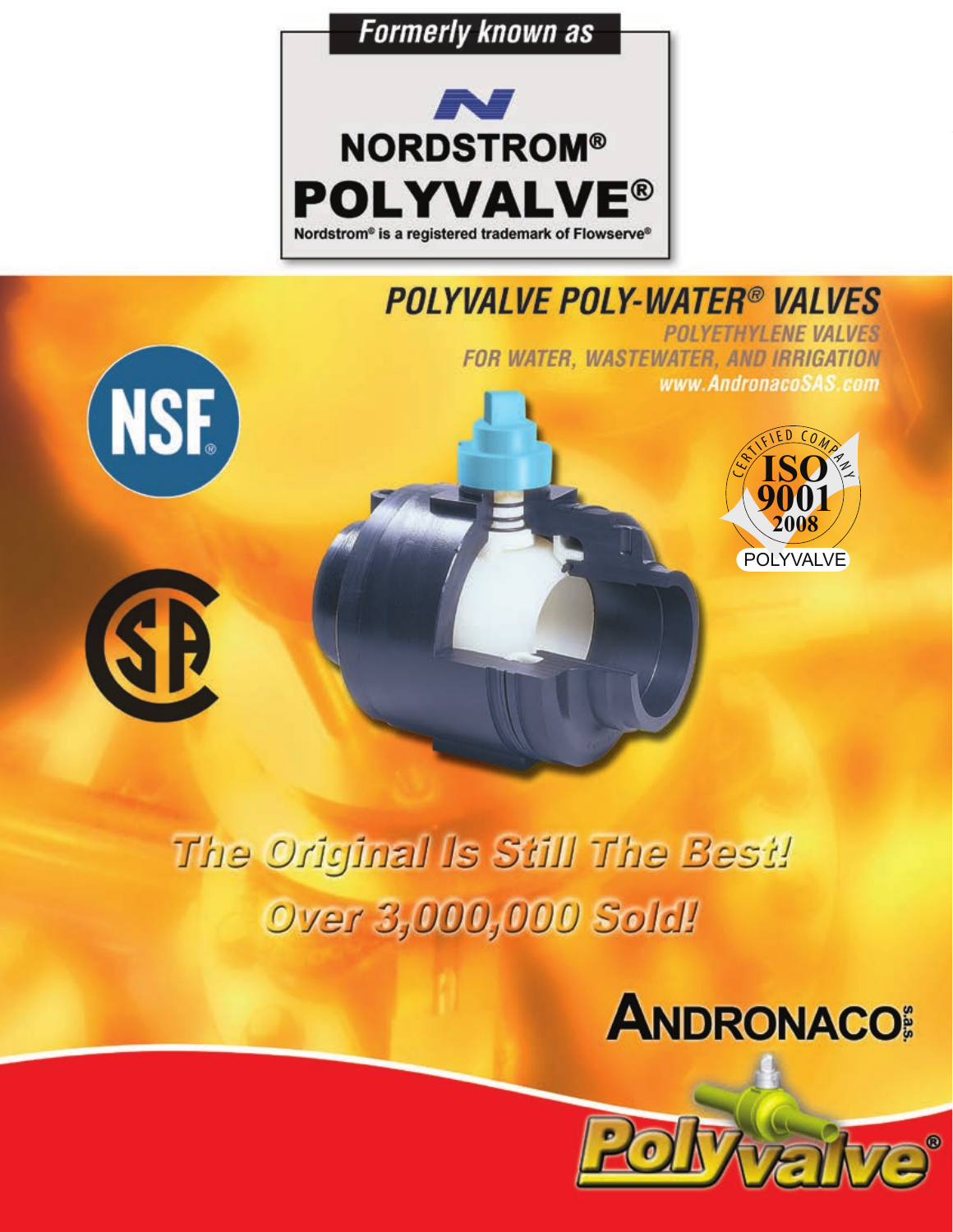

## **Why use Polyvalve Poly-Water® valves?**

Polyvalve Poly-Water® valves are everything you'd expect from the company that invented polyethylene valves.

More than **three million** Polyvalves have been sold since 1976 and are in use throughout the world. Here's why:

- Rugged and reliable Polyvalve Poly-Water<sup>®</sup> valves are the strongest part of a polyethylene piping system.
- Drop-tight shutoff from dual elastomeric seats.
- Fused body shell removes leak paths to atmosphere.
- Multiple elastomeric stem seals.
- No metal internal parts.
- High-grade polymeric materials eliminate corrosion.
- Smooth full bore gives excellent flow characteristics in both full and standard port designs.
- Wide variety of trim for your specific application.
- Flanged and Transition end configuration available.



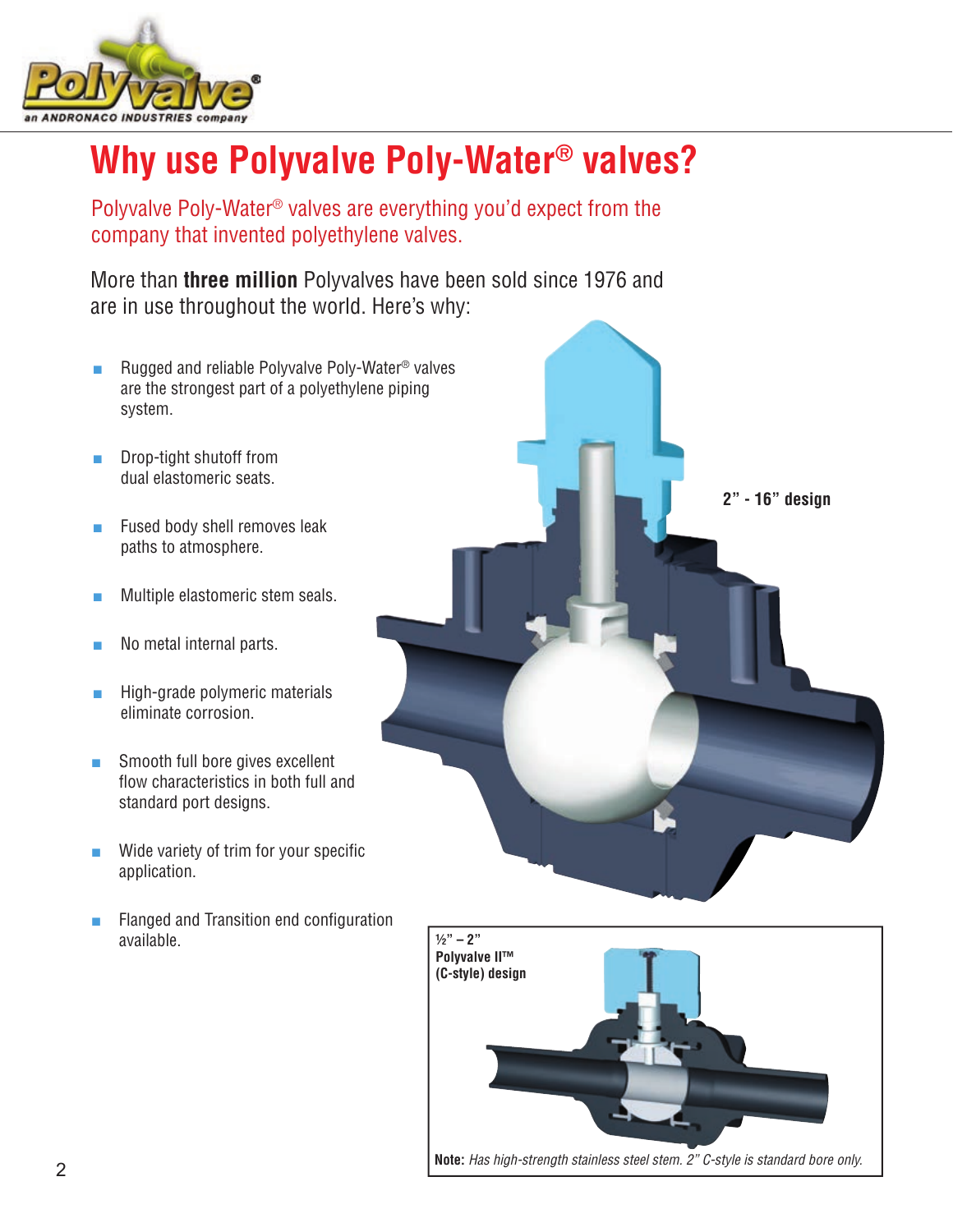## **Why use polyethylene valves?**



### **All Metal System (Welded or Bolted)**

- Subject to external corrosion, internal scaling and damage from ground movement.
- Too-rigid pipe can rupture during frost heave or heavy pressure in hot weather.
- 30% of all system water is <u>lost</u> to leaks.



### **Polyethylene Pipe-to-Metal Valve Installation:**

- Subject to the inherent weakness of combining incompatible materials.
- Vulnerable to ground movement during extremes of cold or heat.
- 30% of all systems water is lost to leaks.



### **All-Polyethylene Systems:**

- Intrinsically safe—the valve is an integral part of the pipe.
- No leak points.
- No chance of corrosion.
- Flexible polyethylene systems less susceptible to ground movement.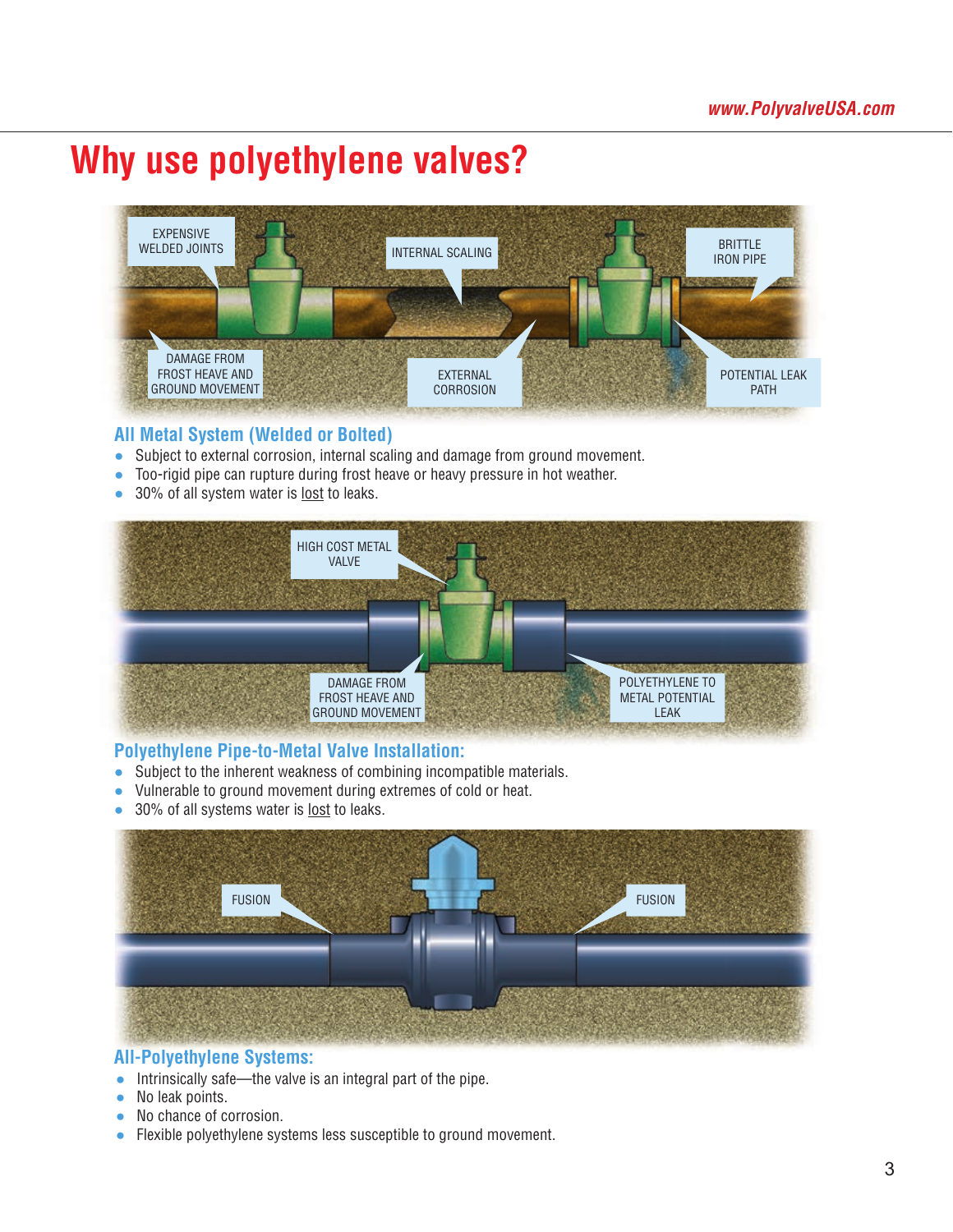

## **Poly-Water® Valve Availability**

## **MATERIALS**

|                          | Potable Water NSF / ANSI 61             |                          |                                         | Wastewater               | <b>Irrigation</b>                       |                          |  |
|--------------------------|-----------------------------------------|--------------------------|-----------------------------------------|--------------------------|-----------------------------------------|--------------------------|--|
| Item                     | 1/2" through 2"<br><b>Standard Port</b> | 2" Full Port Through 16" | 1/2" through 2"<br><b>Standard Port</b> | 2" Full Port Through 16" | 1/2" through 2"<br><b>Standard Port</b> | 2" Full Port Through 16" |  |
| Body                     |                                         |                          |                                         | Polyethylene             |                                         |                          |  |
| Adapter                  |                                         |                          |                                         | Polypropylene*           |                                         |                          |  |
| <b>Ground Water Seal</b> |                                         |                          |                                         | Neoprene                 |                                         |                          |  |
| Seat                     | <b>EPDM</b>                             |                          | VKM (Viton)                             |                          | Buna-N                                  |                          |  |
| <b>Stem Seal</b>         | <b>EPDM</b>                             |                          | VKM (Viton)                             |                          | Buna-N                                  |                          |  |
| Ball                     | Acetal                                  | Polypropylene            | Acetal                                  | Polypropylene            | Acetal                                  | Polypropylene            |  |
| <b>Seat Retainer</b>     | Acetal                                  | Polypropylene            | Acetal                                  | Polypropylene            | Acetal                                  | Polypropylene            |  |
| <b>Stem</b>              | <b>Stainless Steel</b>                  | Modified Phenylene Oxide | <b>Stainless Steel</b>                  | Modified Phenylene Oxide | <b>Stainless Steel</b>                  | Acetal                   |  |

*Note:* **12" has gear box and cast iron 2" square nut adapter.**

**8" will have a choice of either gearing or wrench.**

**\* 8" Wrench adapter material is Acetal.**

**Acetal should not be used in services with more than 3 parts per million chlorine.**

## **Body and End Resin Chart**

## **Polyvalve Poly-Water® valves are available in HDPE only.**

| Resin           | <b>Material</b>    | Color        | ASTM            | <b>Material</b> |  |
|-----------------|--------------------|--------------|-----------------|-----------------|--|
| <b>Supplier</b> | <b>Designation</b> |              | <b>Material</b> | <b>Density</b>  |  |
| Dow             | <b>DGDA 2490</b>   | <b>Black</b> | PE3408/4710     | High            |  |





**Maximum Allowable Service Pressures for Polyvalve Poly-Water® Valves DGDA 2490 (Additional SDR sizes are available, please consult factory.)**

|                              | SDR <sub>9</sub> |      | <b>SDR 11</b> |     | <b>SDR 13.5</b> |     | <b>SDR 17</b> |     |  |
|------------------------------|------------------|------|---------------|-----|-----------------|-----|---------------|-----|--|
|                              | psia             | bar  | psig          | bar | psig            | bar | psig          | bar |  |
| <b>PE 3408/4710 Material</b> |                  |      |               |     |                 |     |               |     |  |
| @74 °F                       | 200              | 13.8 | 160           |     | 128             | 8.8 | 100           | 6.9 |  |
| @23 °C                       | 200              | 13.8 | 160           |     | 128             | 8.8 | 100           | 6.9 |  |

**\* Consult factory for higher pressures.**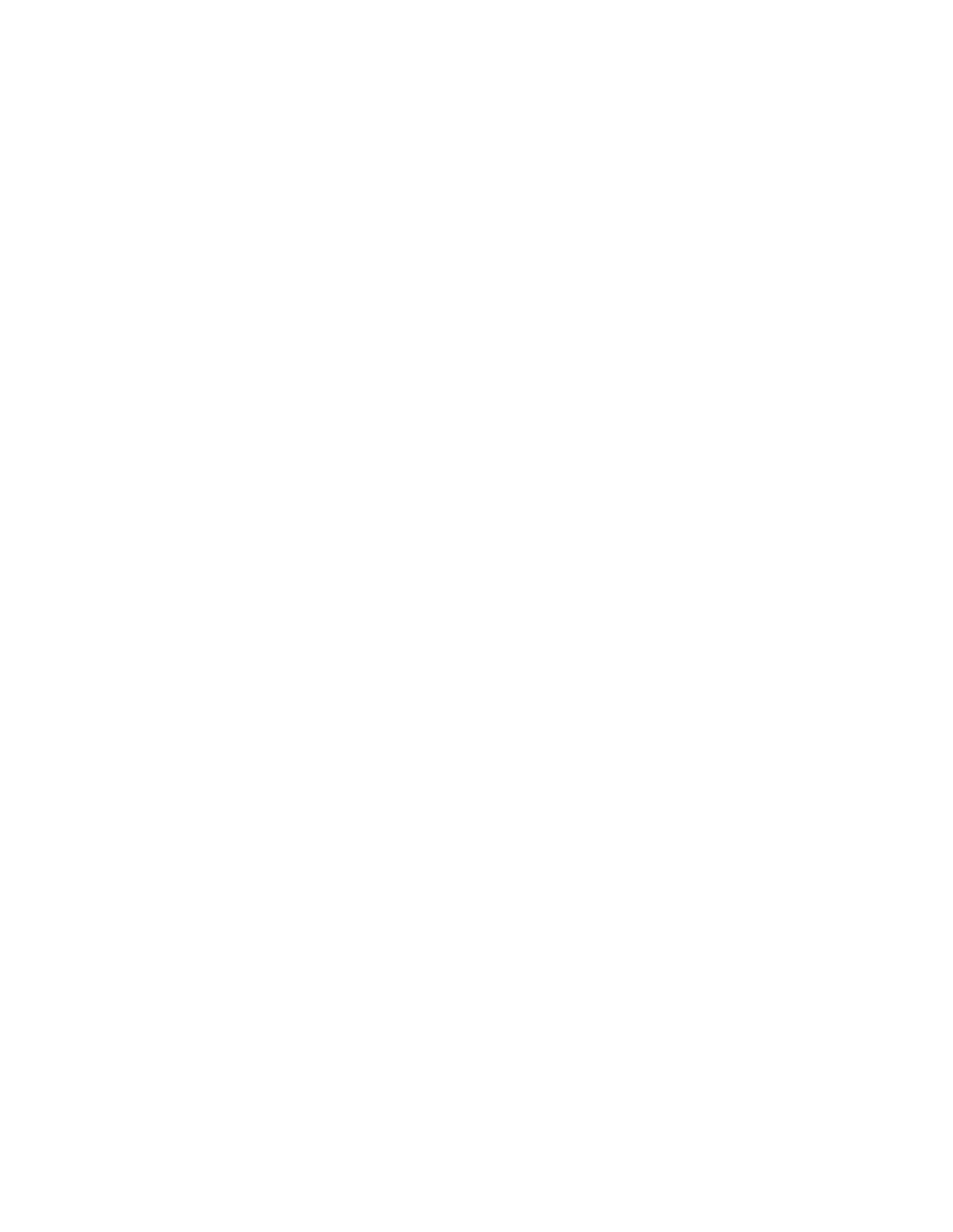

## **How to Order**

Please provide the following information when you order:

- Valve size
- Valve body material
- Full or standard bore

Standard Dimension Ratio (SDR) number

- Butt fusion end configuration is standard
- Flanged and transition end configuration available

### **Polyvalve Poly-Water® Valve Figure Number System**







**With sizes up to 16" Polyvalve Poly-Water valves come in the widest range of sizes on the market. They're shipped in cartons to shield them from ultraviolet light and protect the valve ends from damage.**

#### FOR USE IN:

- POTABLE WATER
- WATER AND WASTEWATER\*
- IRRIGATION
- STORM SEWER
- GRAVITY SEWER
- GEOTHERMAL

There are currently no AWWA standards relating to PE valves. However:  $\frac{1}{2}$ " – 3" Polyvalve Poly-Water<sup>®</sup> valves are suitable for use with PE pipe and tubing complying with AWWA C901.

Sizes 4" – 16" Polyvalve Poly-Water® valves for potable water comply with the relevant fittings clauses of AWWA C906.

Polyvalve is an ISO 9001 certified company.

 $*$  For  $\frac{1}{2}$ " - 2" Polyvalve II (C-style), Poly-Water<sup>®</sup> valves are recommended for water with a pH range of 6 to 8. For applications with pH outside of this range consult customer service.

\*Available in Copper Tubing Standard sizes (CTS)

\*Available in ductile iron pipe standard. (Dips)